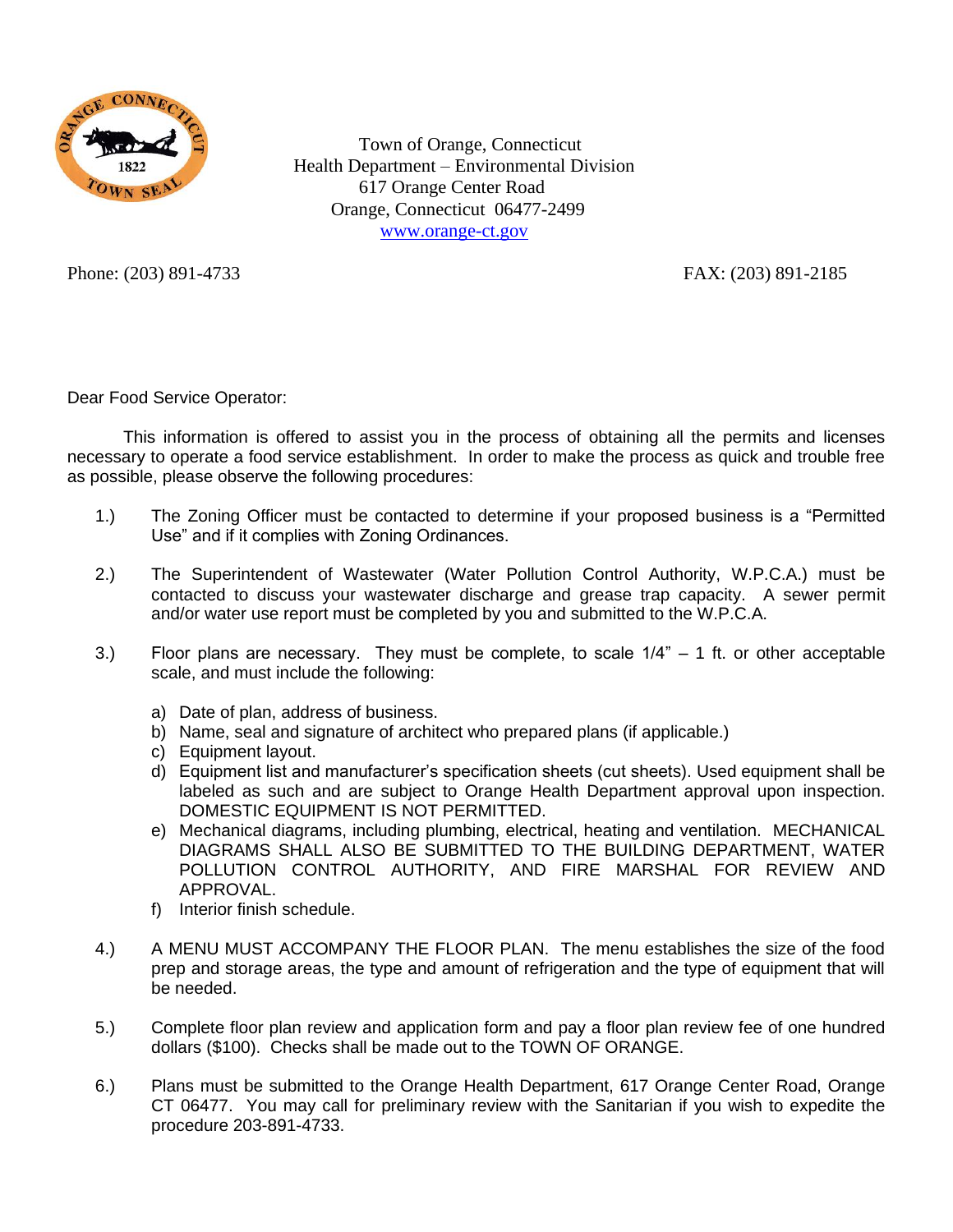- 7.) Plans will be reviewed and approved on a timely basis (7-10 business days).
- 8.) Minimum required inspections by the Orange Health Department:
	- a) during construction.
	- b) After equipment in installed and all supplies and foods are delivered, prior to opening (24-48 hours in advance).
- 9.) An application for a food establishment license must be completed and the appropriate license fee paid. You must obtain a satisfactory inspection rating score from this office prior to opening for business and before a food service license is issued.

If you have any questions regarding equipment changes, building modifications, etc. after the plans have been reviewed, you must call the office for approval.

Thank you for your cooperation.

Sincerely,

Brian Slugoski, RS Town Sanitarian

BES/kk

**Attachment** OHD/floorplan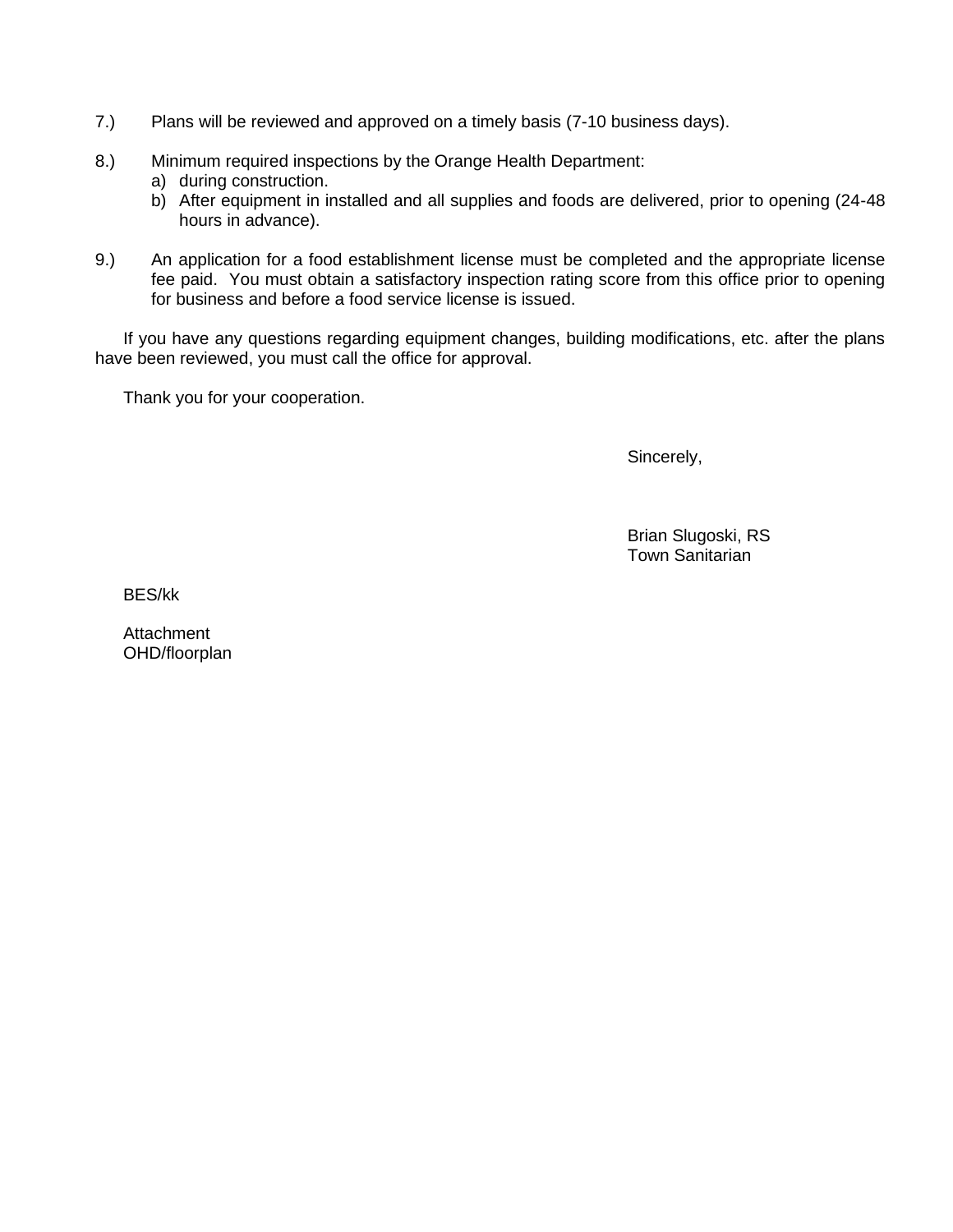Food Service Establishments are classified according to the type of food prepared and the procedures involved in cooking the food. **ALL FOOD SERVICE ESTABLISHMENTS DESIGNATED AS CLASS III AND CLASS IV SHALL HAVE A QUALIFIED FOOD SERVICE OPERATOR (Q.F.O.) ON THE PREMISES AT ALL TIMES.**

## FOOD ESTABLISHMENT CLASSIFICATIONS

**CLASS I** - IS A FOOD SERVICE ESTABLISHMENT WITH COMMERCIALLY PREPACKAGED FOODS AND/ OR HOT OR COLD BEVERAGES ONLY. NO PREPARATION, COOKING OR HOT HOLDING OF POTENTIALLY HAZARDOUS FOODS IS INCLUDED EXCEPT THAT COMMERCIALLY PACKAGED PRECOOKED FOODS MAY BE HEATED AND SERVED IN THE ORIGINAL PACKAGE WITHIN FOUR (4) HOURS.

**CLASS II** - IS A FOOD SERVICE ESTABLISHMENT USING COLD OR READY-TO-EAT COMMERCIALLY PROCESSED FOOD REQUIRING NO FURTHER HEAT TREATMENT AND/ OR HOT OR COLD BEVERAGES. NO COOKING, HEATING OR HOT HOLDING OF POTENTIALLY HAZARDOUS FOODS IS INCLUDED, EXCEPT THAT COMMERCIALLY PACKAGED PRECOOKED FOODS MAY BE HEATED AND SERVED IN THE ORIGINAL PACKAGE WITHIN FOUR (4) HOURS, AND COMMERCIALLY PRECOOKED HOT DOGS, KIELBASA AND SOUP MAY BE HEATED IF TRANSFERRED DIRECTLY OUT OF THE ORIGINAL PACKAGE AND SERVED WITHIN FOUR (4) HOURS.

**CLASS III** - IS A FOOD SERVICE ESTABLISHMENT HAVING ON THE PREMISES EXPOSED POTENTIALLY HAZARDOUS FOODS THAT ARE PREPARED BY HOT PROCESSES AND CONSUMED BY THE PUBLIC WITHIN FOUR (4) HOURS OF PREPARATION.

**CLASS IV** - IS A FOOD SERVICE ESTABLISHMENT HAVING ON THE PREMISES EXPOSED POTENTIALLY HAZARDOUS FOODS THAT ARE PREPARED BY HOT PROCESSES AND HELD FOR MORE THAN FOUR (4) HOURS PRIOR TO CONSUMPTION BY THE PUBLIC.

**Designated classification can not be changed without permission from the Director of Health**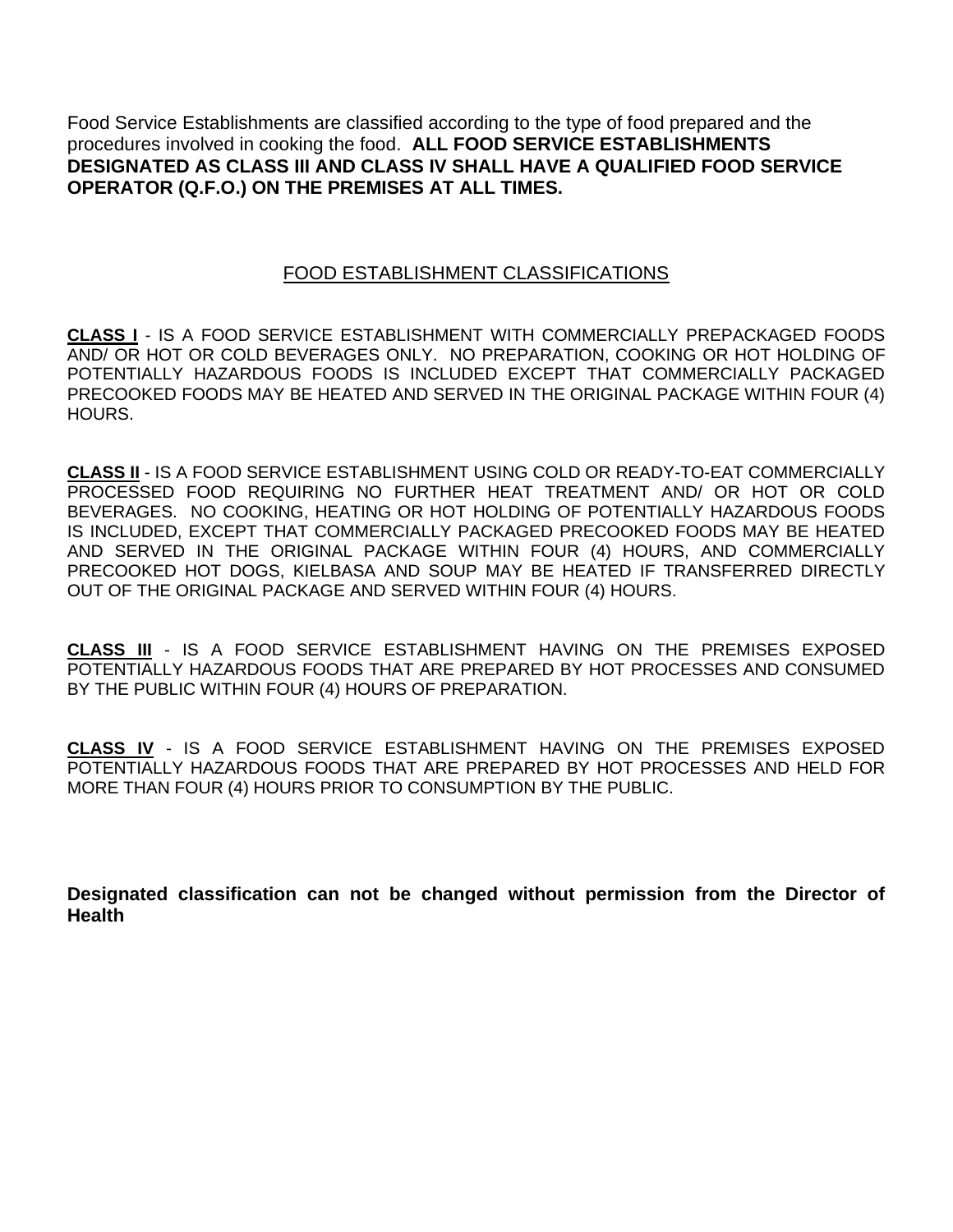# **ORANGE HEALTH DEPARTMENT FLOOR PLAN REVIEW APPLICATION FORM**

|                                                                | Application No. _______________ |
|----------------------------------------------------------------|---------------------------------|
|                                                                | Required Fee ______________     |
|                                                                | Date Received_______________    |
|                                                                |                                 |
| $\frac{1}{2}$ New<br><b>Example 10 Remodeled or Alteration</b> |                                 |
|                                                                |                                 |
|                                                                |                                 |
|                                                                |                                 |
|                                                                |                                 |
|                                                                |                                 |
|                                                                |                                 |

NOTE: PRIOR TO SUBMITTING FLOOR PLANS, PLEASE BE SURE TO COMPLETE ORANGE HEALTH DEPARTMENT FLOOR PLAN REVIEW FORM.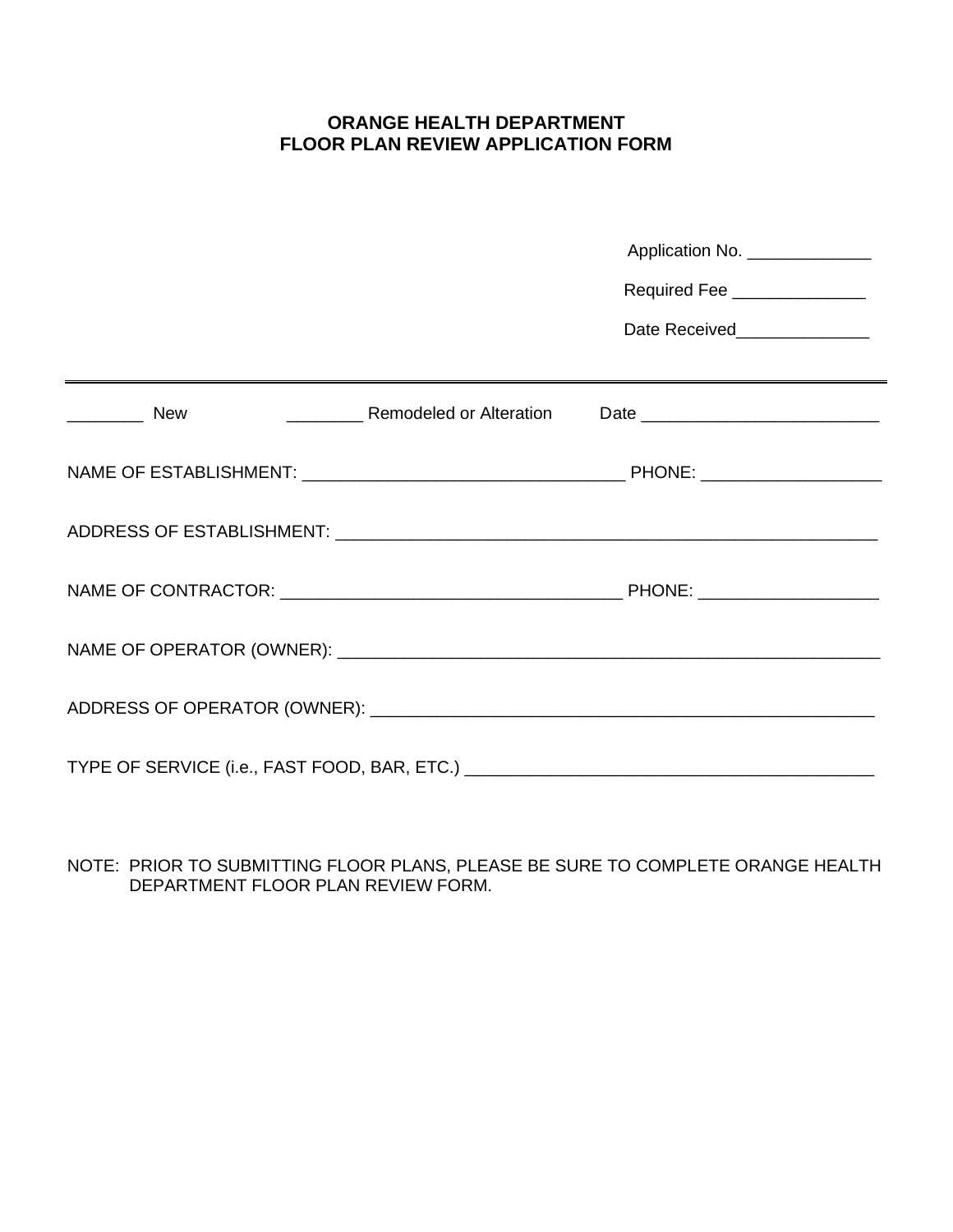The purpose of this form is to assist the user in the preparation of food service floor plans. Various items of the food service operation are listed e.g. Finish Schedule; floors, walls, etc.

- 1.) Enter the information on the blanks that are provided alongside each item.
- 2.) Mark the right hand column entitled "FOR OPERATOR USE" with an "X " indicating that you have completed or addressed the item or mark "N/A" if the item does not apply to your operation.

FOR OPERATOR USE

## 1.0. FINISH SCHEDULE

## A. FLOORS

Must be smooth, impervious, non-absorbent, easily cleanable and seamless

|                      | Material | Finish |  |
|----------------------|----------|--------|--|
| Prep. area/s         |          |        |  |
| Warewashing Area     |          |        |  |
| <b>Toilet Rooms</b>  |          |        |  |
| <b>Storage Rooms</b> |          |        |  |

#### B. WALLS

 Must be smooth, impervious, non-absorbent, & easily cleanable. (In all except storage and service: stainless steel, FRP board, or tile recommended).

|                  | Material | Finish |  |
|------------------|----------|--------|--|
| Prep. area/s     |          |        |  |
| Warewashing area |          |        |  |
| Restrooms        |          |        |  |
| Service areas    |          |        |  |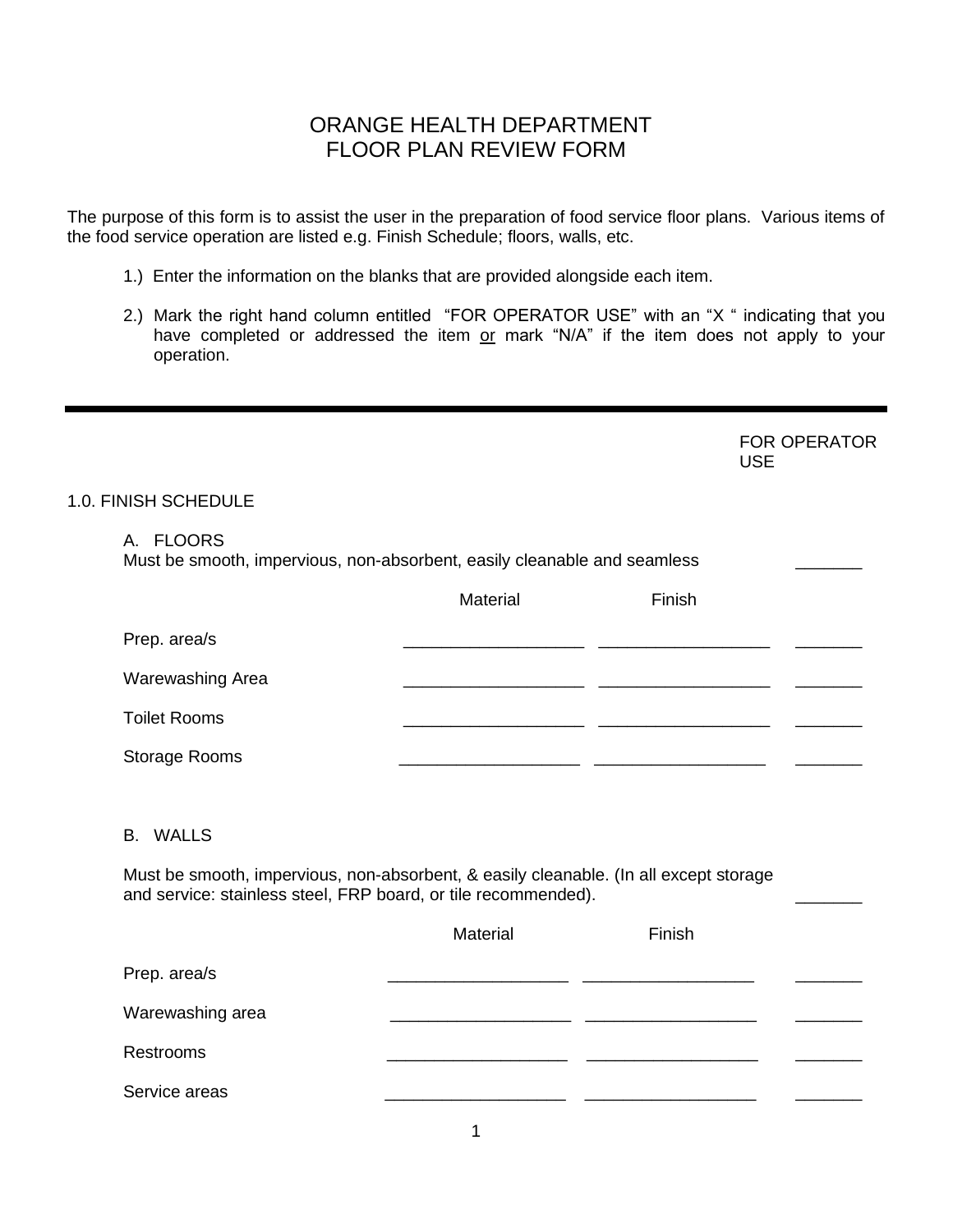|                                                                                                    |          | <b>FOR OPERATOR</b><br><b>USE</b> |                                              |
|----------------------------------------------------------------------------------------------------|----------|-----------------------------------|----------------------------------------------|
| B. WALLS (continued)                                                                               |          |                                   |                                              |
| Storage areas                                                                                      |          |                                   |                                              |
| Covered juncture between floor & wall.                                                             |          |                                   |                                              |
| Exposed waterlines, wastelines, gaslines, or electrical conduits are<br>prohibited.                |          |                                   |                                              |
| C. CEILINGS                                                                                        |          |                                   |                                              |
| Must be smooth, impervious, non-absorbent, and easily cleanable.<br>(Porous tiles not acceptable). |          |                                   |                                              |
|                                                                                                    | Material | Finish                            |                                              |
| Prep area/s                                                                                        |          |                                   |                                              |
| Warewashing area                                                                                   |          |                                   |                                              |
| Restrooms                                                                                          |          |                                   |                                              |
| Storage areas                                                                                      |          |                                   |                                              |
| Exposed waterlines, wastelines, gaslines or electrical conduits are<br>prohibited.                 |          |                                   |                                              |
| D. DOORS AND WINDOWS                                                                               |          |                                   |                                              |
| All outside openings must be tight-fitting to exclude the entrance of rodents.                     |          |                                   |                                              |
|                                                                                                    |          |                                   |                                              |
| Openable windows  Screened _____ Air Curtain _____ Self-closing ____ Other ____                    |          |                                   | <u> 1986 - Jan Barbarat, politik eta pro</u> |

## NOTE: ALL DOORS TO TOILET ROOMS SHALL BE EQUIPPED WITH SELF-CLOSING DEVICES.  $\hfill \square$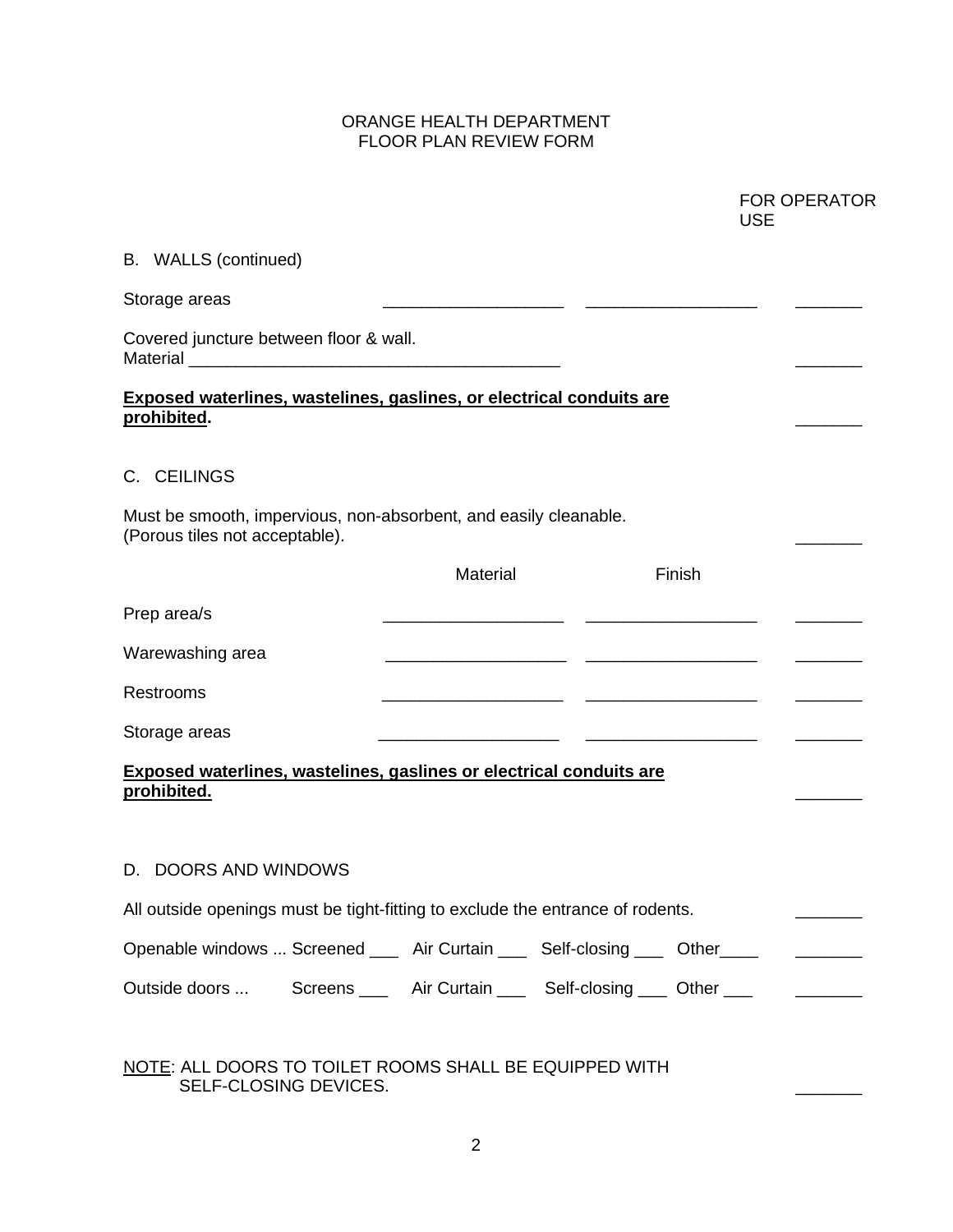|                                                                                                                                                                                                  | <b>FOR OPERATOR</b><br><b>USE</b> |
|--------------------------------------------------------------------------------------------------------------------------------------------------------------------------------------------------|-----------------------------------|
| 2.0 LIGHTING & VENTILATION                                                                                                                                                                       |                                   |
| A. LIGHTING REQUIREMENTS                                                                                                                                                                         |                                   |
| 20-foot candles of light on all working surfaces and equipment in food<br>preparation and utensil washing area.                                                                                  |                                   |
| 20-foot candles of light at a distance of 30 inches from the floor in utensil<br>and equipment storage areas in lavatory and toilet area.                                                        |                                   |
| 10-foot candles of light in walk-in refrigeration units, dry food storage areas<br>and in all other areas, including dining during operations (See note below*)                                  |                                   |
| Protective shielding for all light fixtures in food preparation utensil and<br>equipment washing, and other areas where food is stored or displayed.<br>(Shatterproof bulbs may be substituted). |                                   |
| *PLEASE NOTE! The standard light fixtures furnished with most walk-in refrigeration<br>units do not provide the 10-foot candle power of light required.                                          |                                   |
| <b>B. VENTILATION</b>                                                                                                                                                                            |                                   |
| Ventilation must be adequate so that all areas including toilet rooms are kept<br>reasonably free from excessive heat, steam, condensation, vapors, fumes or<br>objectionable odors.             |                                   |
| Ventilation systems must be exhausted to the outside air and conform to<br>current N.F.P.A. standards.                                                                                           |                                   |
| Ventilation hoods and devices must be designed to prevent grease or<br>condensate from dripping out of the hood or device                                                                        |                                   |
| Ventilation system filters must be readily removable for cleaning.                                                                                                                               |                                   |
| Make-up air systems must be of adequate size, design and located properly.                                                                                                                       |                                   |
| Fire prevention or extinguishing equipment must be installed so that it does<br>not create a cleaning problem or comprise the integrity of original design<br>of hood.                           |                                   |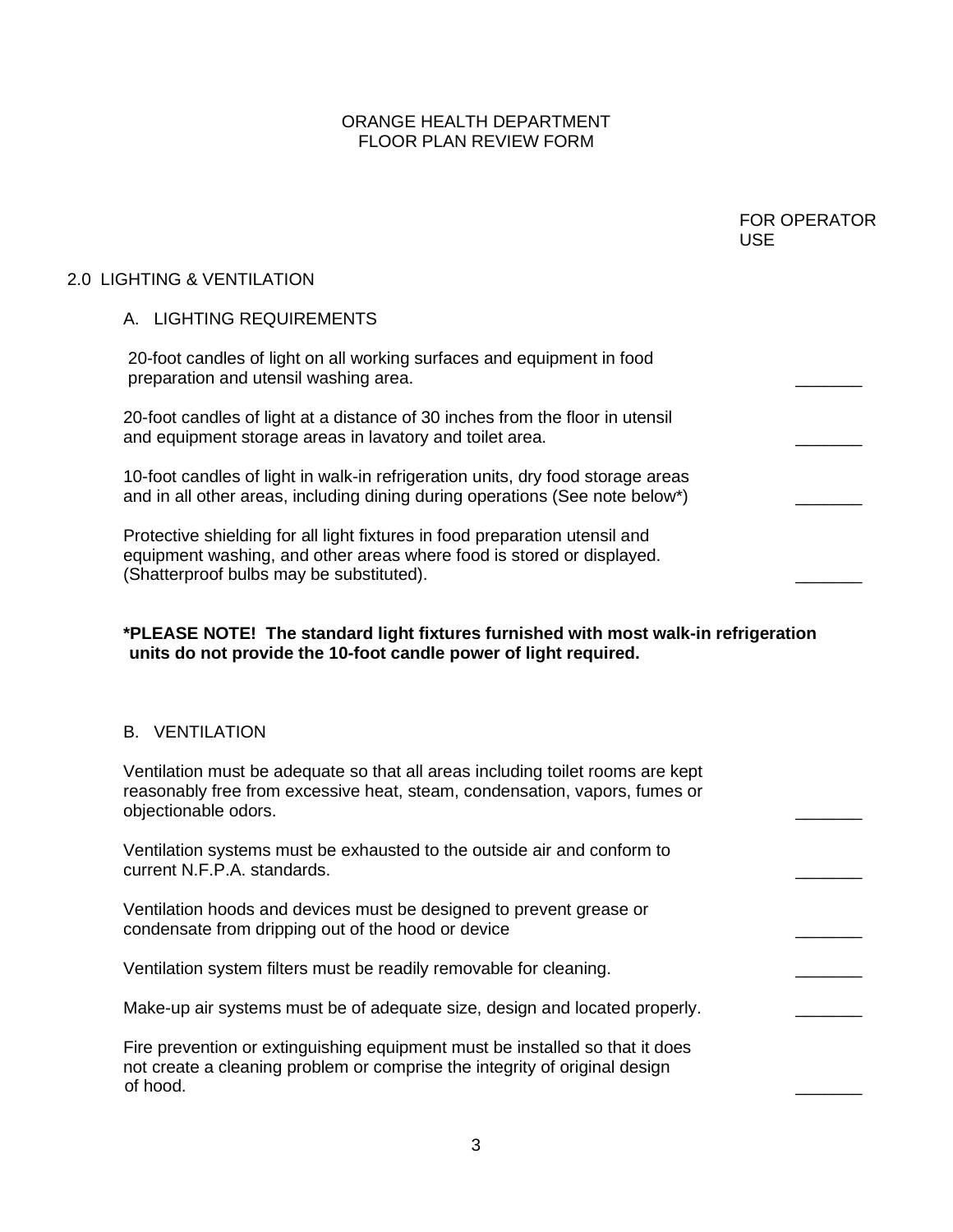FOR OPERATOR USE

#### B. VENTILATION (continued)

Intake air ducts must be designed and located to prevent the entrance of dust, insects, exhausted air, etc.

## **NOTE: ALL VENTILATION SYSTEMS SHALL BE REVIEWED AND APPROVED BY THE BUILDING DEPARTMENT AND FIRE MARSHAL.**

|     | Remarks: |                                                                                                                            |  |
|-----|----------|----------------------------------------------------------------------------------------------------------------------------|--|
|     |          |                                                                                                                            |  |
|     |          |                                                                                                                            |  |
|     |          |                                                                                                                            |  |
|     |          |                                                                                                                            |  |
|     |          |                                                                                                                            |  |
|     |          |                                                                                                                            |  |
|     |          |                                                                                                                            |  |
|     |          |                                                                                                                            |  |
|     |          |                                                                                                                            |  |
| 3.0 |          | <b>TOILET FACILITIES</b><br>Seating capacity of establishment: __________ Number of employees: _______                     |  |
|     |          |                                                                                                                            |  |
|     |          | <b>PUBLIC TOILETS:</b><br>a. 1-15 seats: A minimum of 1 toilet room shall be provided,<br>handicapped accessible.          |  |
|     |          | b. Greater than 15 seats: Separate facilities for each sex must<br>be provided. Handicapped accessible.                    |  |
|     |          |                                                                                                                            |  |
|     |          | Toilet facilities for employees and patrons shall be adequate.<br>(SEE NOTE BELOW)                                         |  |
|     |          |                                                                                                                            |  |
|     |          | Facilities must be available to patrons without passing through the food<br>preparation area.                              |  |
|     |          |                                                                                                                            |  |
|     |          | Malls, food courts, multi-purpose buildings:<br>Food service facilities with a total floor area greater than 900 S.F. must |  |
|     |          | provide toilet facilities for the employees which are located within the                                                   |  |
|     |          | regular working area.                                                                                                      |  |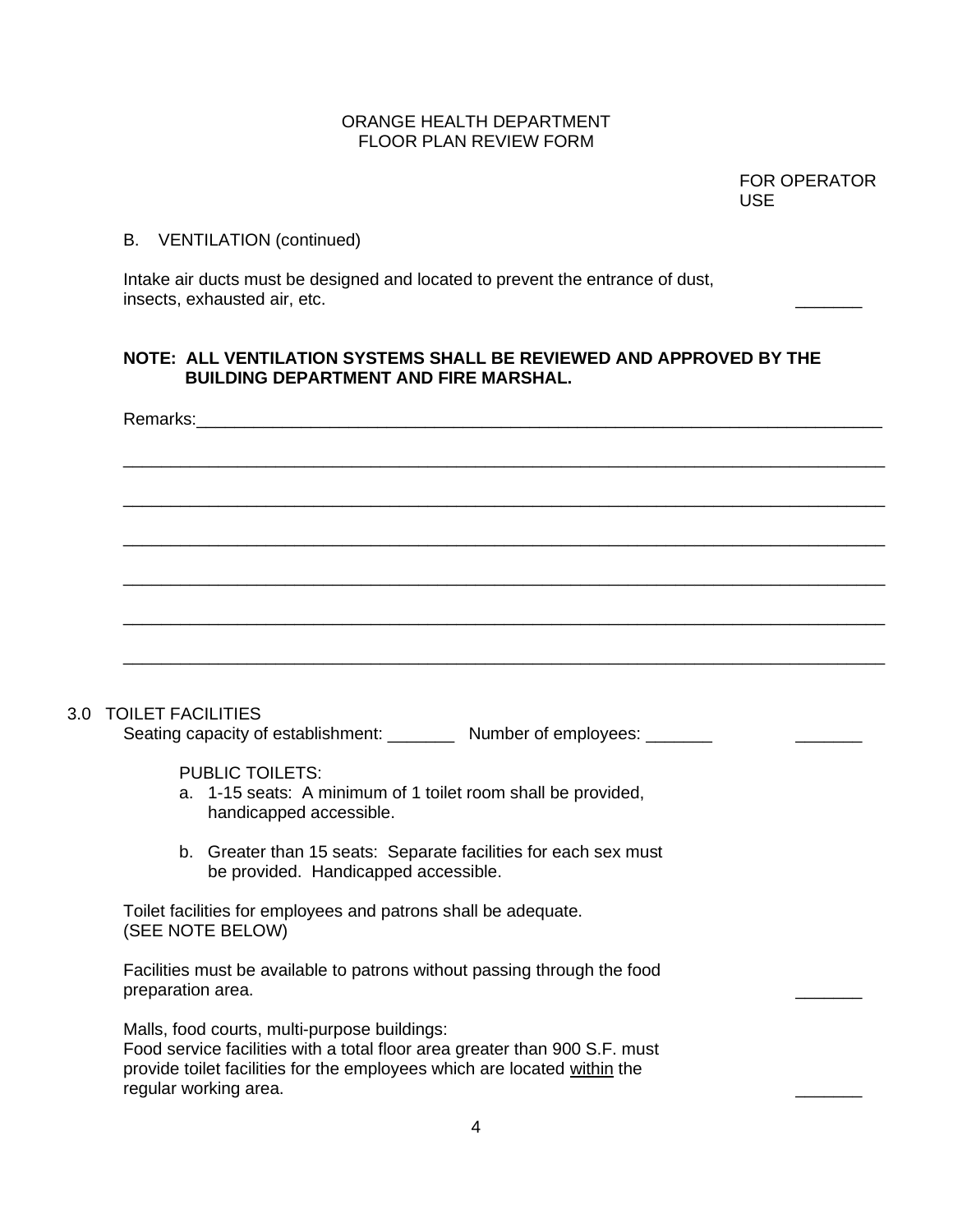| 3.0 TOILET FACILITIES (continued)<br>Toilet facilities must be accessible all times the establishment is open.<br>Toilet rooms must be completely enclosed, properly vented to the<br>atmosphere and be equipped with a self-closing, non-louvered door. |  |
|----------------------------------------------------------------------------------------------------------------------------------------------------------------------------------------------------------------------------------------------------------|--|
|                                                                                                                                                                                                                                                          |  |
|                                                                                                                                                                                                                                                          |  |
|                                                                                                                                                                                                                                                          |  |
| Sanitary napkin receptacles must be provided in female restrooms.<br>(Covered waste containers)                                                                                                                                                          |  |
| Adequate facilities (e.g. lockers) shall be provided for the orderly storage<br>of employee's clothing and personal belongings. Such facilities shall be<br>located outside of food preparation, storage and serving areas.                              |  |
| NOTE: THE NUMBER OF TOILETS, LAVATORIES AND URINALS ARE DETERMINED BY<br>THE BUILDING CODE.                                                                                                                                                              |  |
| <b>WATER SUPPLY</b><br>4.0                                                                                                                                                                                                                               |  |
| Hot and cold water under pressure must be supplied to all fixtures and<br>equipment requiring water.                                                                                                                                                     |  |
| Backflow prevention devices installed on prep sink, hose outlets, carbonators,<br>slopsinks, dishwasher, spray equipment and ice machines.                                                                                                               |  |
| <b>HANDWASHING FACILITIES</b><br>5.0                                                                                                                                                                                                                     |  |
| Handwashing facilities in all toilet rooms.                                                                                                                                                                                                              |  |
| Handwashing facilities provided in all food preparation, food dispensing<br>and utensil /ware washing area(s).                                                                                                                                           |  |
| All handwashing facilities provided with hot and cold or tempered water<br>under pressure.                                                                                                                                                               |  |
| Each handwashing facility provided with soap dispenser and paper towels<br>or hand drying device.                                                                                                                                                        |  |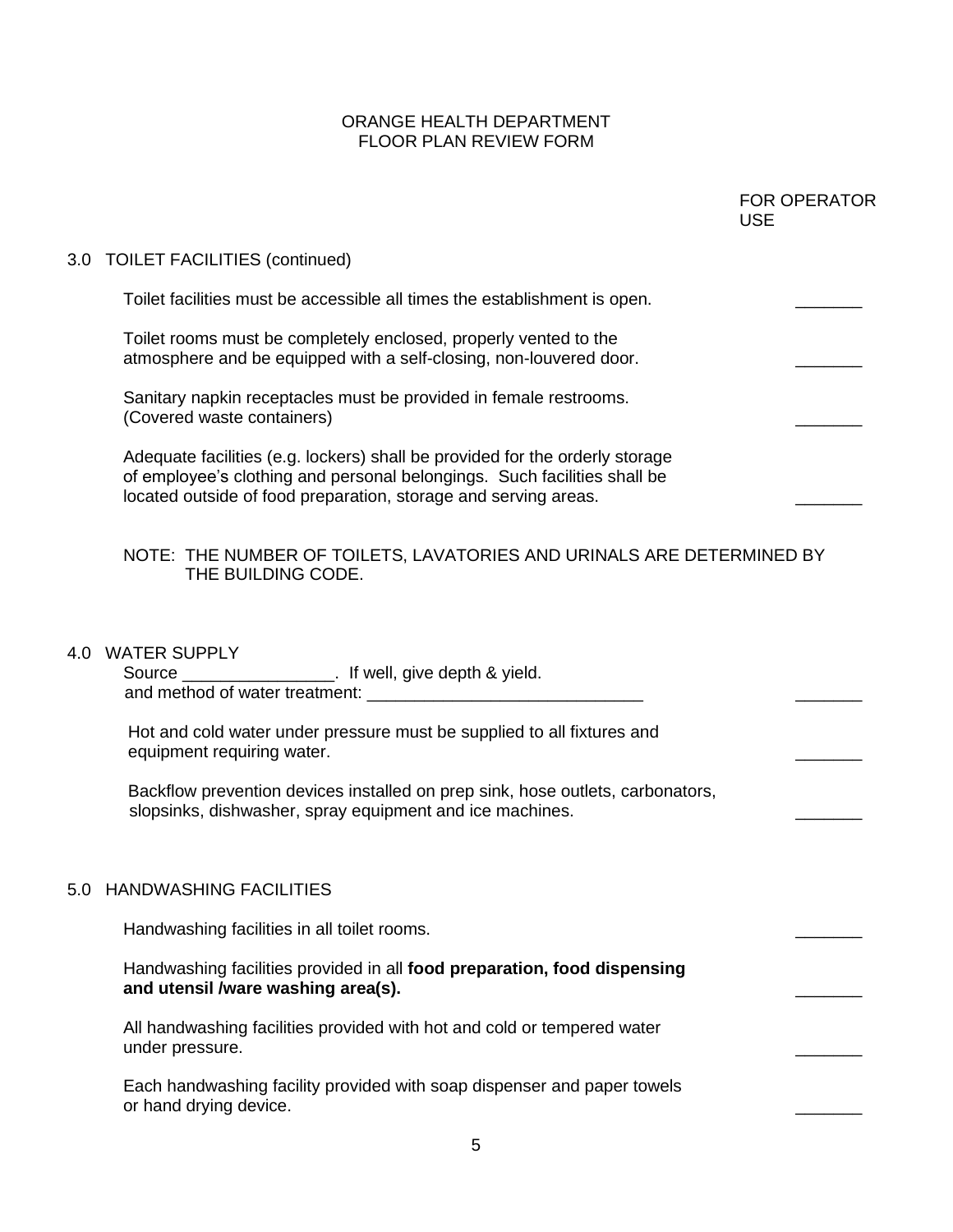| <b>FOR OPERATOR</b> |
|---------------------|
| <b>USE</b>          |

## 6.0 DESIGN, CONSTRUCTION, AND INSTALLATION OF EQUIPMENT

#### **All equipment and utensils must meet National Sanitation Foundation (NSF) standards or equivalent. ALL PLASTIC FOOD AND INGREDIENT CONTAINERS MUST BE APPROVED FOR SUCH USE (N.S.F. Approved)**

Equipment used for food preparation or storage installed so as to facilitate cleaning around and beneath each unit.

Equipment which is placed on tables or counters either readily movable, sealed thereto or mounted on legs or feet at least four inches high to facilitate easy cleaning. **Example 20** and 20 and 20 and 20 and 20 and 20 and 20 and 20 and 20 and 20 and 20 and 20 and 20 and 20 and 20 and 20 and 20 and 20 and 20 and 20 and 20 and 20 and 20 and 20 and 20 and 20 and 20 and 20 and 20 and

Floor mounted equipment, unless readily movable (on casters), sealed to floor, or installed on raised two inch platforms of concrete or masonry, or elevated at least six inches above floor. Gas connections on movable equipment have flexible reinforced approved gas pipe (AGA rated).

All floor mounted equipment and the space between adjoining units, and between a unit and an adjacent wall, must be either closed or sealed if exposed to seepage, or sufficient space to facilitate easy cleaning between, behind and beside equipment.

#### **NOTE: THE USE OF WOOD FOR CONSTRUCTION OF SHELVES, TABLES, ETC, IN FOOD PREPARATION AND FOOD STORAGE AREAS IS NOT PERMITTED. PAINTED OR SEALED WOOD SURFACES ARE ACCEPTABLE IN DRY STORAGE AREAS, ONLY.**

SPACE REQUIREMENTS:

If equipment is less than 24" wide, the space between equipment and wall must be at least 6". \_\_\_\_\_\_\_

If equipment is more than 24" but less than 72" wide, the space between equipment and wall must be at least 12".

If equipment is installed on castors with flex fuel lines or quick disconnects, the space requirements listed above are not applicable.

Single isle spacing of a minimum of 36" between equipment shall be provided. Minimum isle space is 36"; double isle spacing minimum is 72"

## NOTE: ALL SEALANTS SHALL BE N.S.F. APPROVED OR EQUAL AND SHALL BE APPROPRIATE FOR FOOD CONTACT/ NON FOOD CONTACT SURFACES.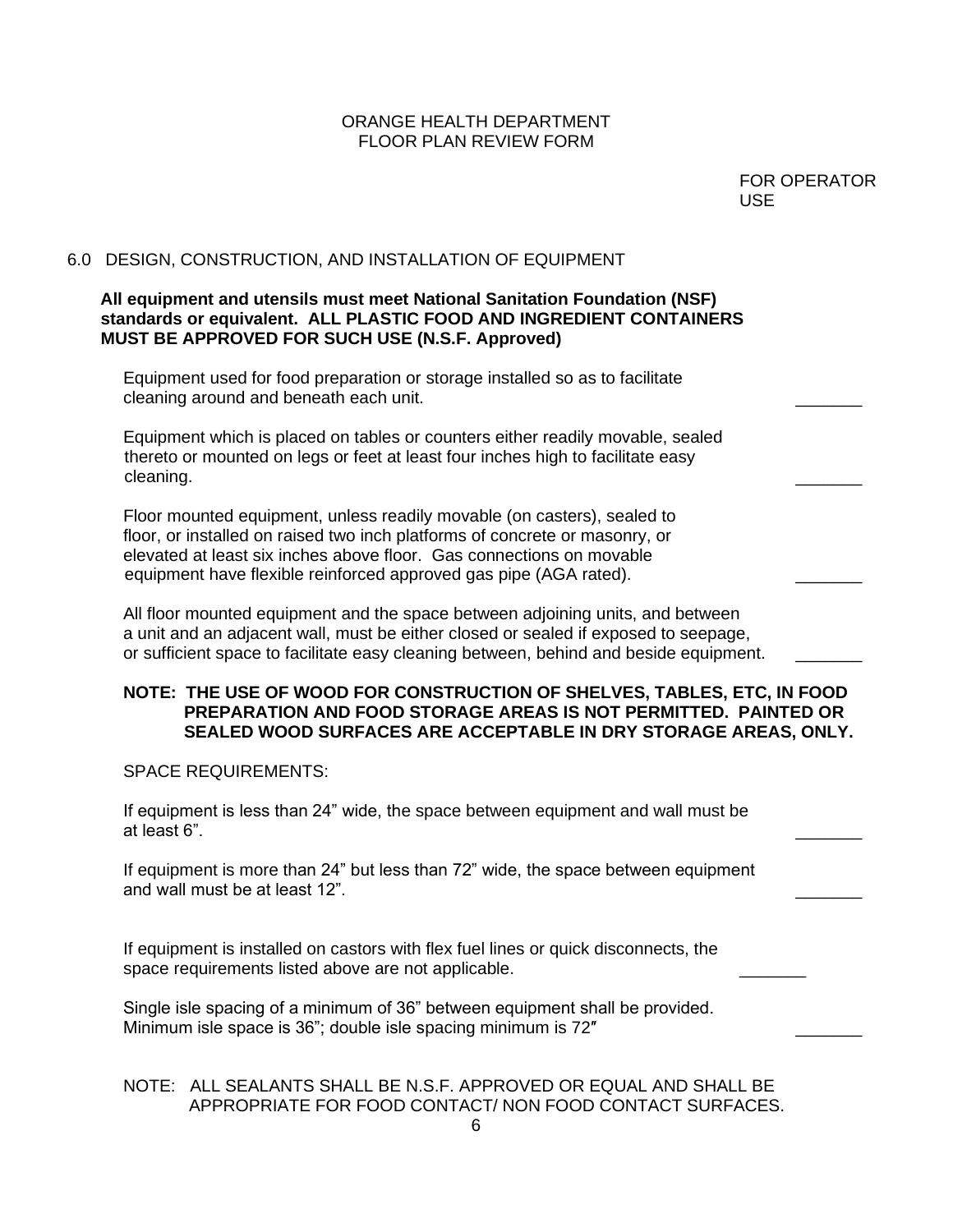|     | <b>USE</b>                                                                                                                                                                                                                                                                                                       | <b>FOR OPEATOR</b> |
|-----|------------------------------------------------------------------------------------------------------------------------------------------------------------------------------------------------------------------------------------------------------------------------------------------------------------------|--------------------|
| 7.0 | CLEANING-SANITIZING OF EQUIPMENT AND UTENSILS                                                                                                                                                                                                                                                                    |                    |
|     | Kitchenware and Tableware:                                                                                                                                                                                                                                                                                       |                    |
|     | A. Manual - A 3-compartment sink must be provided. Sink compartments must be<br>large enough to submerge the largest piece of equipment or utensil used.                                                                                                                                                         |                    |
|     |                                                                                                                                                                                                                                                                                                                  |                    |
|     | Drain Board - Drainboards for soiled dishes cookware, food containers utensils<br>must be adequate. Provide two drainboards at least 24" in length. Wall-mounted<br>drain shelving for cleaned utensils and dishware may be substituted for one<br>of the drain boards. Drain shelving must be wire rack design. |                    |
|     | B. Mechanical - Is dishwasher NSF approved? __________ yes                                                                                                                                                                                                                                                       |                    |
|     |                                                                                                                                                                                                                                                                                                                  |                    |
|     |                                                                                                                                                                                                                                                                                                                  |                    |
|     | 1.0 HOT WATER SANITIZING RINSE                                                                                                                                                                                                                                                                                   |                    |
|     | Booster heater - Make: Maker Maker Model# Model# Model Museum Model Museum Model #                                                                                                                                                                                                                               |                    |
|     | Heats _________ gallons of water per hour at: _________ degrees F rise.                                                                                                                                                                                                                                          |                    |
|     | 2.0 CHEMICAL SANITIZING RINSE                                                                                                                                                                                                                                                                                    |                    |
|     | Chemical sanitizer dispensing equipment                                                                                                                                                                                                                                                                          |                    |
|     |                                                                                                                                                                                                                                                                                                                  |                    |
|     | Test kit or other device that measures concentration of sanitizer in parts per<br>million.                                                                                                                                                                                                                       |                    |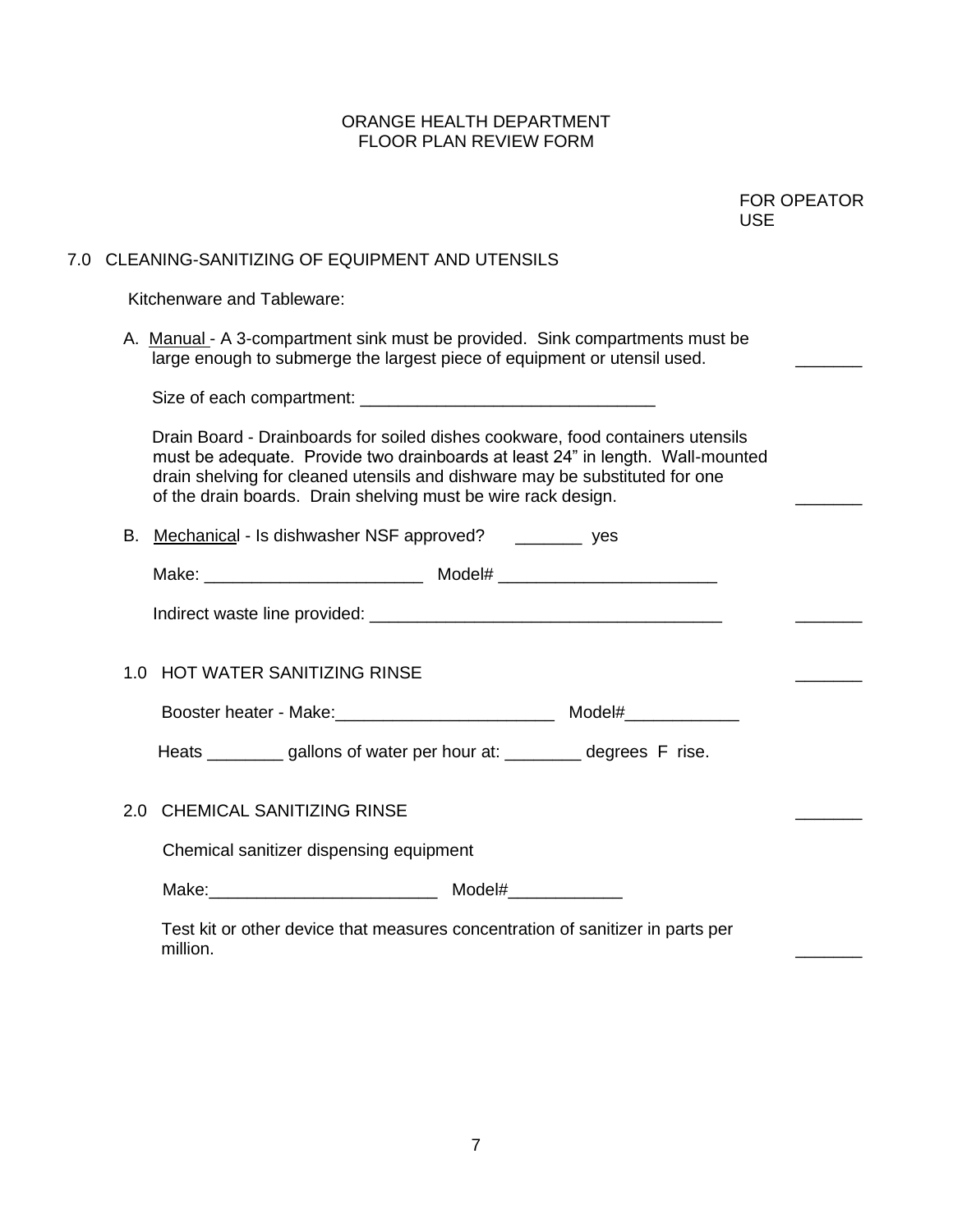|                                                                                                                                                                                                                                                          |                                                                                                                                                                                                                                                                                                                                   |     |     |    | <b>FOR OPERATOR</b><br><b>USE</b> |
|----------------------------------------------------------------------------------------------------------------------------------------------------------------------------------------------------------------------------------------------------------|-----------------------------------------------------------------------------------------------------------------------------------------------------------------------------------------------------------------------------------------------------------------------------------------------------------------------------------|-----|-----|----|-----------------------------------|
|                                                                                                                                                                                                                                                          | 8.0 HOT WATER SUPPLY                                                                                                                                                                                                                                                                                                              |     |     |    |                                   |
|                                                                                                                                                                                                                                                          | Hot Water Heater:<br>Storage Tank Capacity: _____________gallons.                                                                                                                                                                                                                                                                 |     |     |    |                                   |
|                                                                                                                                                                                                                                                          | Hot water requirement of establishment is: ________ gallons per hour - Based on usage<br>requirements of fixtures including all sinks & lavatories.                                                                                                                                                                               |     |     |    |                                   |
|                                                                                                                                                                                                                                                          | 9.0 STORAGE AND HANDLING OF EQUIPMENT AND UTENSILS                                                                                                                                                                                                                                                                                |     |     |    |                                   |
|                                                                                                                                                                                                                                                          | All utensils and equipment must be stored at least 12 inches off the floor; clean<br>dry and protected from splash and dust. THE USE OF WOOD FOR CONSTRUCTION<br>OF SHELVES, TABLES, ETC. IN FOOD PREPARATION AND FOOD STORAGE<br>AREAS IS NOT PERMITTED. PAINTED OR SEALED WOOD SURFACES ARE<br>ACCEPTABLE IN DRY STORAGE AREAS. |     |     |    |                                   |
|                                                                                                                                                                                                                                                          | 10.0 HOT AND COLD FOOD STORAGE                                                                                                                                                                                                                                                                                                    |     |     |    |                                   |
|                                                                                                                                                                                                                                                          | Hot and/ or cold food storage units must be provided which are large enough to<br>accommodate maximum food storage or holding during peak periods.                                                                                                                                                                                |     |     |    |                                   |
| A. COLD FOOD STORAGE                                                                                                                                                                                                                                     |                                                                                                                                                                                                                                                                                                                                   |     |     |    |                                   |
| <b>WALK-IN REFRIGERATOR AND FREEZER UNITS</b><br>Interior finish must be smooth, non-absorbent, cleanable. List finishes for<br>all walk-in refrigerators and freezers. For walk-in lighting requirements, see<br>item 2A., LIGHTING REQUIREMENTS Page 3 |                                                                                                                                                                                                                                                                                                                                   |     |     |    |                                   |
|                                                                                                                                                                                                                                                          |                                                                                                                                                                                                                                                                                                                                   | # 1 | # 2 | #3 | # 4                               |
|                                                                                                                                                                                                                                                          | Floors                                                                                                                                                                                                                                                                                                                            |     |     |    |                                   |
|                                                                                                                                                                                                                                                          | Walls                                                                                                                                                                                                                                                                                                                             |     |     |    |                                   |
|                                                                                                                                                                                                                                                          | Ceiling                                                                                                                                                                                                                                                                                                                           |     |     |    |                                   |
|                                                                                                                                                                                                                                                          | Size                                                                                                                                                                                                                                                                                                                              |     |     |    |                                   |
|                                                                                                                                                                                                                                                          | FLOOR DRAINS ARE REQUIRED: (circle one) exterior floor drain or inside drain.                                                                                                                                                                                                                                                     |     |     |    |                                   |

Condensate and/ or cooling water properly drained into sewer/ waste water pipe. \_\_\_\_\_\_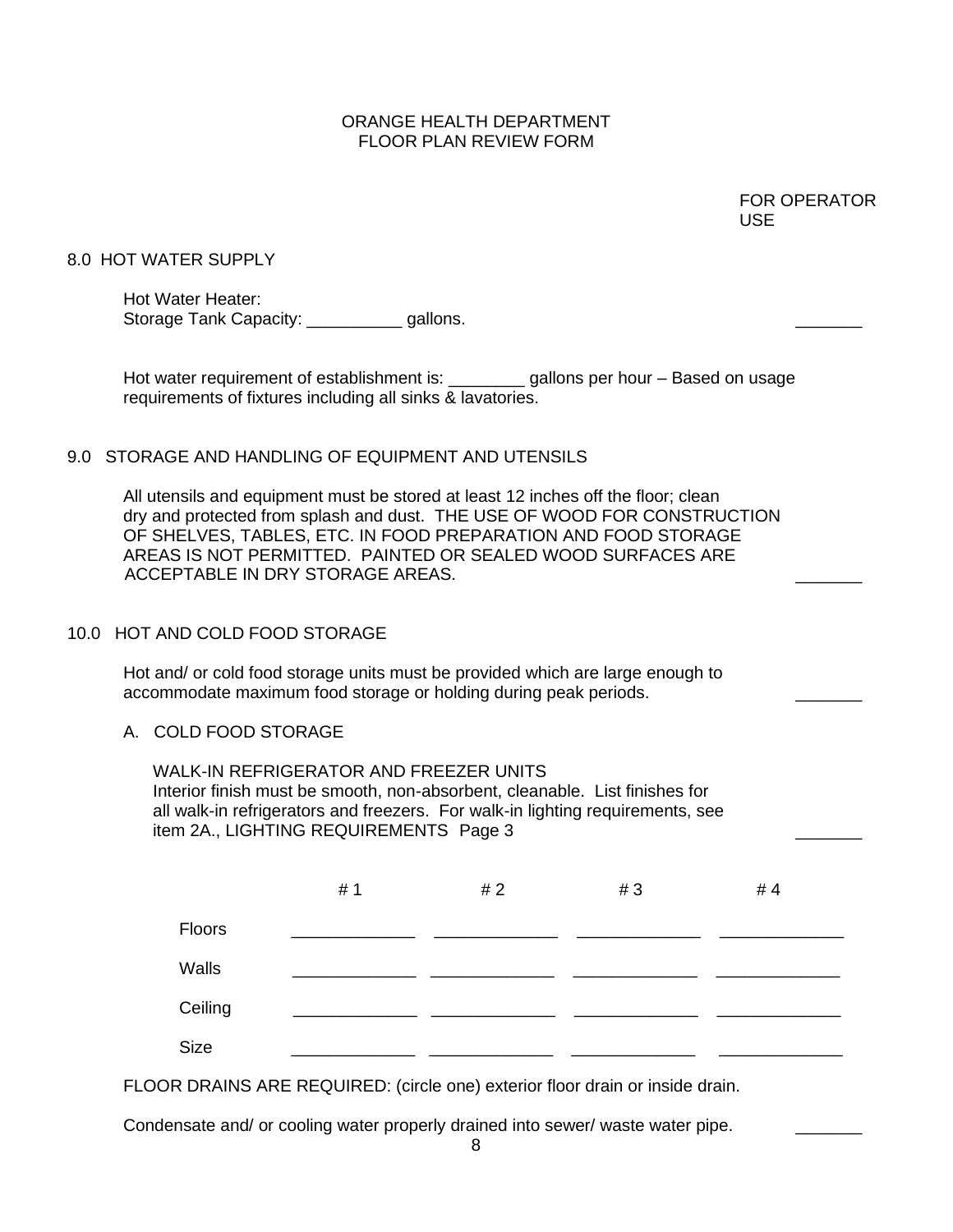|                                                                                                                                                                                                                                                                                                                                                                                                                          | <b>FOR OPERATOR</b><br><b>USE</b> |
|--------------------------------------------------------------------------------------------------------------------------------------------------------------------------------------------------------------------------------------------------------------------------------------------------------------------------------------------------------------------------------------------------------------------------|-----------------------------------|
| REACH-IN REFRIGERATOR AND FREEZER UNITS<br>Domestic type units are not acceptable.                                                                                                                                                                                                                                                                                                                                       |                                   |
| Refrigerator Units, No. _________ cu. ft. each ________                                                                                                                                                                                                                                                                                                                                                                  |                                   |
| Freezer Units, No. __________ cu. ft. each ________                                                                                                                                                                                                                                                                                                                                                                      |                                   |
| <b>B. HOT FOOD HOLDING UNITS</b>                                                                                                                                                                                                                                                                                                                                                                                         |                                   |
| Must be capable of holding foods at least $140 \circ F$ ; properly drained.                                                                                                                                                                                                                                                                                                                                              |                                   |
| NOTE: BANE MARIES AND OTHER HOT FOOD HOLDING UNITS SHALL<br>NOT BE USED TO HEAT/WARM UP FOOD.                                                                                                                                                                                                                                                                                                                            |                                   |
| All hot and cold holding and/ or storage units must be provided with accurate,<br>numerically scaled thermometers.                                                                                                                                                                                                                                                                                                       |                                   |
| When unwrapped foods is placed on display (smorgasbord, buffet, etc.) it<br>shall be protected against contamination from customer by easily cleanable<br>counter protector devices, cabinets, display cases or other effective protective<br>equipment. Sufficient hot or cold food facilities shall be available to maintain<br>the required temperature of potentially hazardous food on display.<br>No exposed wood. |                                   |
| If food is transported to another location, food must be protected from                                                                                                                                                                                                                                                                                                                                                  |                                   |

## 11.0 DRY STORAGE FOR FOOD AND FOOD PRODUCTS

Food and food products must be stored at least 12-18 inches off the floor in an area that is dry, splash free, and not exposed to water or sewer lines.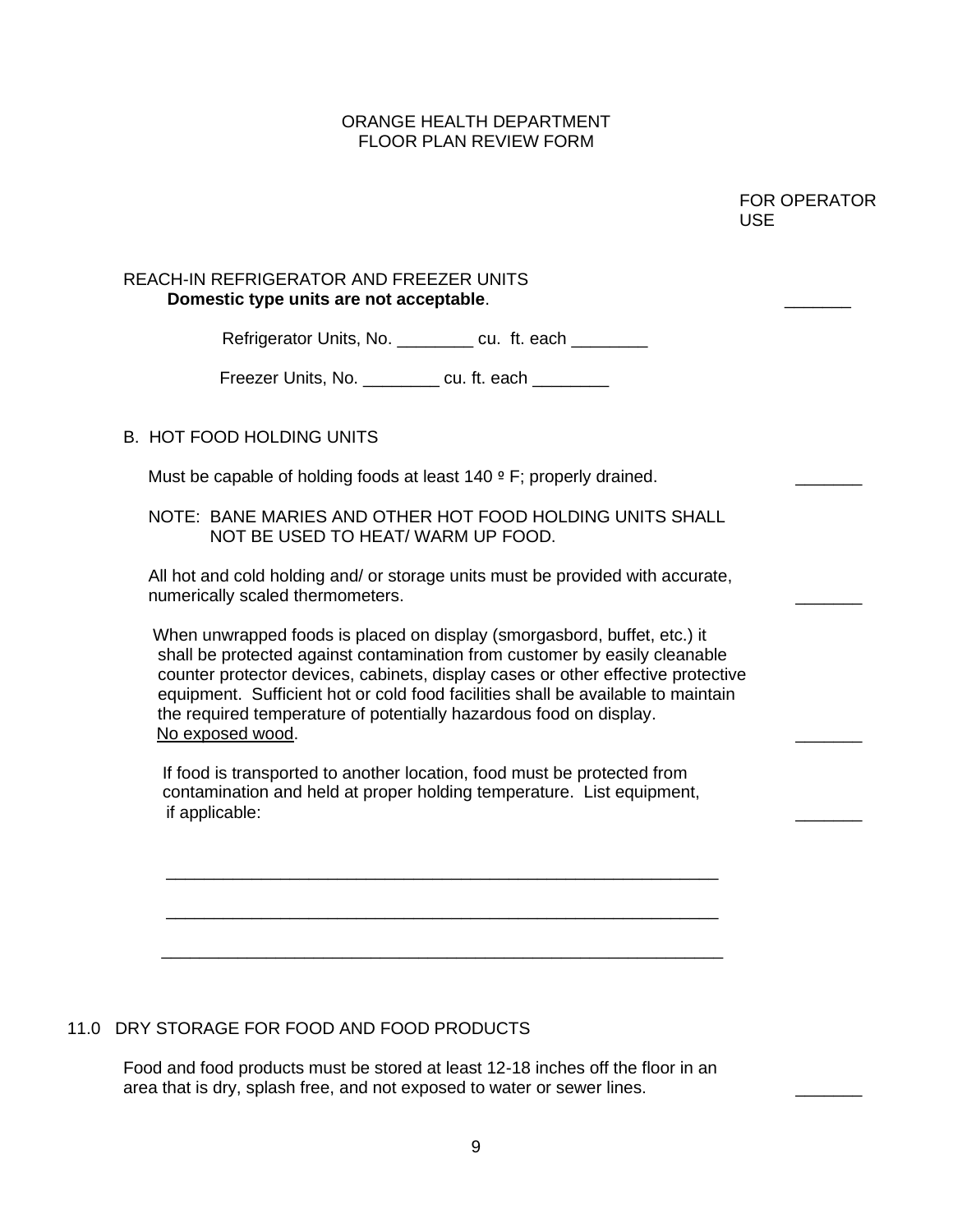|                                                                                                                                                                                                             | <b>FOR OPERATOR</b><br><b>USE</b> |
|-------------------------------------------------------------------------------------------------------------------------------------------------------------------------------------------------------------|-----------------------------------|
| 12.0 CHEMICAL STORAGE                                                                                                                                                                                       |                                   |
| All toxic and poisonous material, including cleaning chemicals and sanitizers,<br>must be stored separate from food and utensils. Insecticides and rodenticides<br>must be stored separate, locked cabinet. |                                   |
| 13.0 CLEANING EQUIPENT                                                                                                                                                                                      |                                   |
| Cleaning equipment, mops, brooms, buckets, etc. shall be stored in a separate<br>room completely separate from food storage, food preparation, utensil washing,<br>and utensil storage areas.               |                                   |
| Slopsink/ mop sink with backflow preventer provided.                                                                                                                                                        |                                   |
| 14.0 BAR                                                                                                                                                                                                    |                                   |
| Floor<br>Must be smooth, non-absorbent, and easily cleanable.                                                                                                                                               |                                   |
| Covered juncture between floor and wall.                                                                                                                                                                    |                                   |
| Inside of bar must be smooth, non-absorbent and easily cleanable.                                                                                                                                           |                                   |
| Back bar and/ or wall must be smooth, non-absorbent and easily cleanable.                                                                                                                                   |                                   |
| Duckboards or mats removable, easily cleanable.                                                                                                                                                             |                                   |
| Lighting<br>Must have at least 20 foot candles of light over ware washing facilities.<br>Light fixtures over ware washing and food (ice) dispensing area must be<br>shielded.                               |                                   |
| <b>Handwashing Facilities</b><br>Handwashing facilities must be available behind the bar.                                                                                                                   |                                   |
| Equipment<br>All equipment must be NSF approved or equivalent. NOTE: drop-in cold<br>plates in ice machine or jockey boxes are not acceptable.                                                              |                                   |
| 10                                                                                                                                                                                                          |                                   |